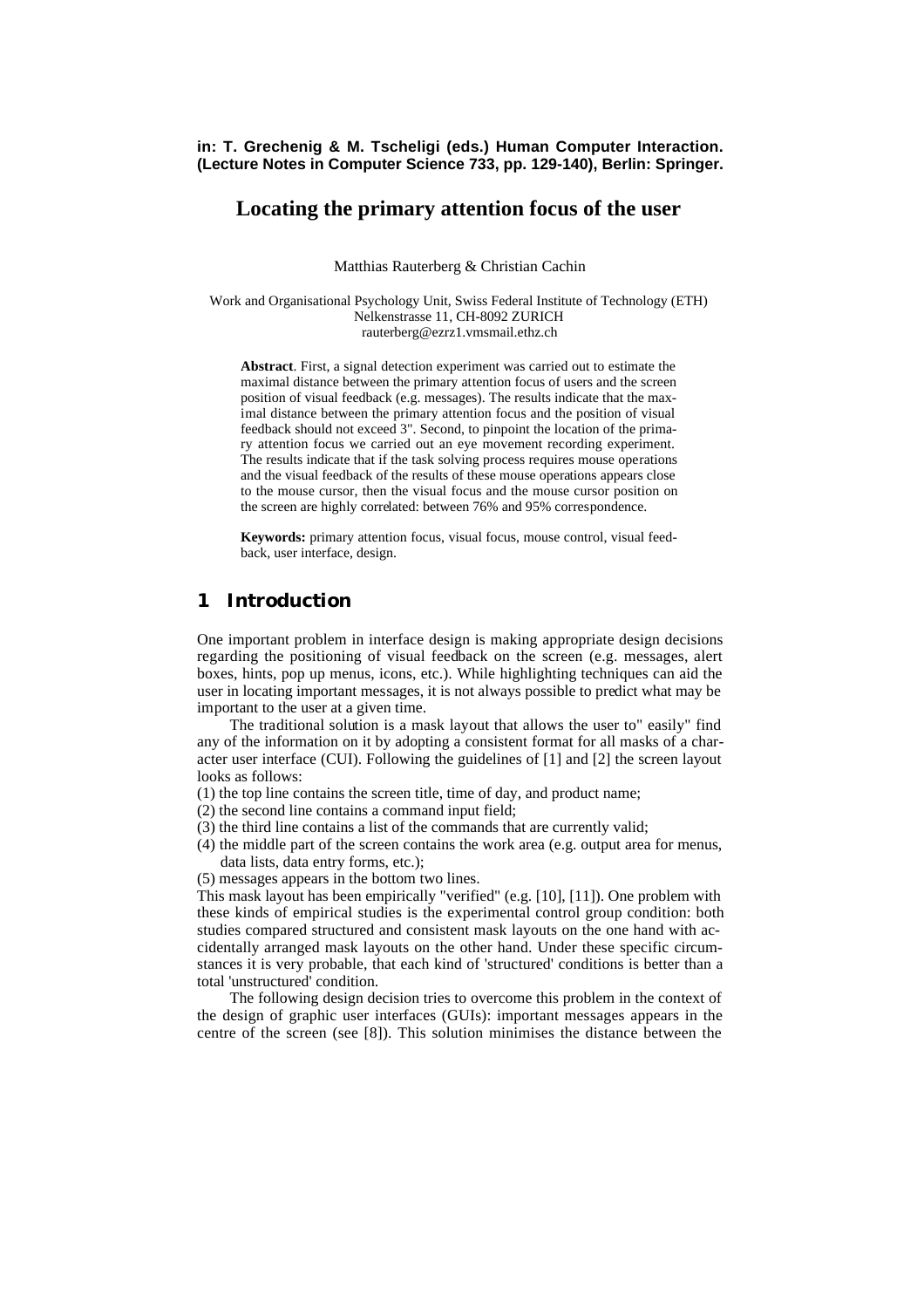130

unknown locus of the primary attention focus of the user and the locus of the message on the screen.



Figure 1. The relative ratios of the user's visual focus looking expectantly on one of the four quadrants of a dark and unstructured screen [9].

What is an *optimal* screen layout is till now the open and unanswered question. Where is the *best* place to put messages on the screen? How far away from the primary attention focus should the message be? To answer these questions, first we carried out a 'signal detection experiment'. From the literature [9] we know that the main area of expectation (40%) is in the left upper quadrant I of a dark and unstructured screen. The visual focus is further on shared by quadrant III (25%) and quadrant II (20%). In 15% of observation time the attention focus is in quadrant IV (see Figure 1). First, we carried out a signal detection experiment to estimate the maximal distance between the primary attention focus of users and the screen position of visual feedback (e.g. messages) regarding to the four screen quadrants. Second, we investigated the eye movements to pinpoint the actual location of the primary attention focus of the user on the screen regarding to different task's types.

# **2 Signal Detection Experiment**

One major determinant of both the context and the quality of perception is *attention*. Foley and Moray [4] present a list that at least the following variables play a role in controlling dynamic visual attention:

- (1) the rate at which the display varies: the greater the bandwidth, the more frequently is the display sampled;
- (2) the value of the information: the more the information is worth, the more frequently the display is sampled;
- (3) the cost of observation: the more costly an observation, the less frequently is the display sampled;
- (4) forgetting: as time elapses since the last observation, the user becomes less certain of the value of the observed information even if it varies only slightly or not at all;

(5) the coupling between displays.

We proved aspect (2) and (3) with the dimension 'signal type' as a value indicator and with the dimension 'distance' as a cost indicator in this signal detection experiment.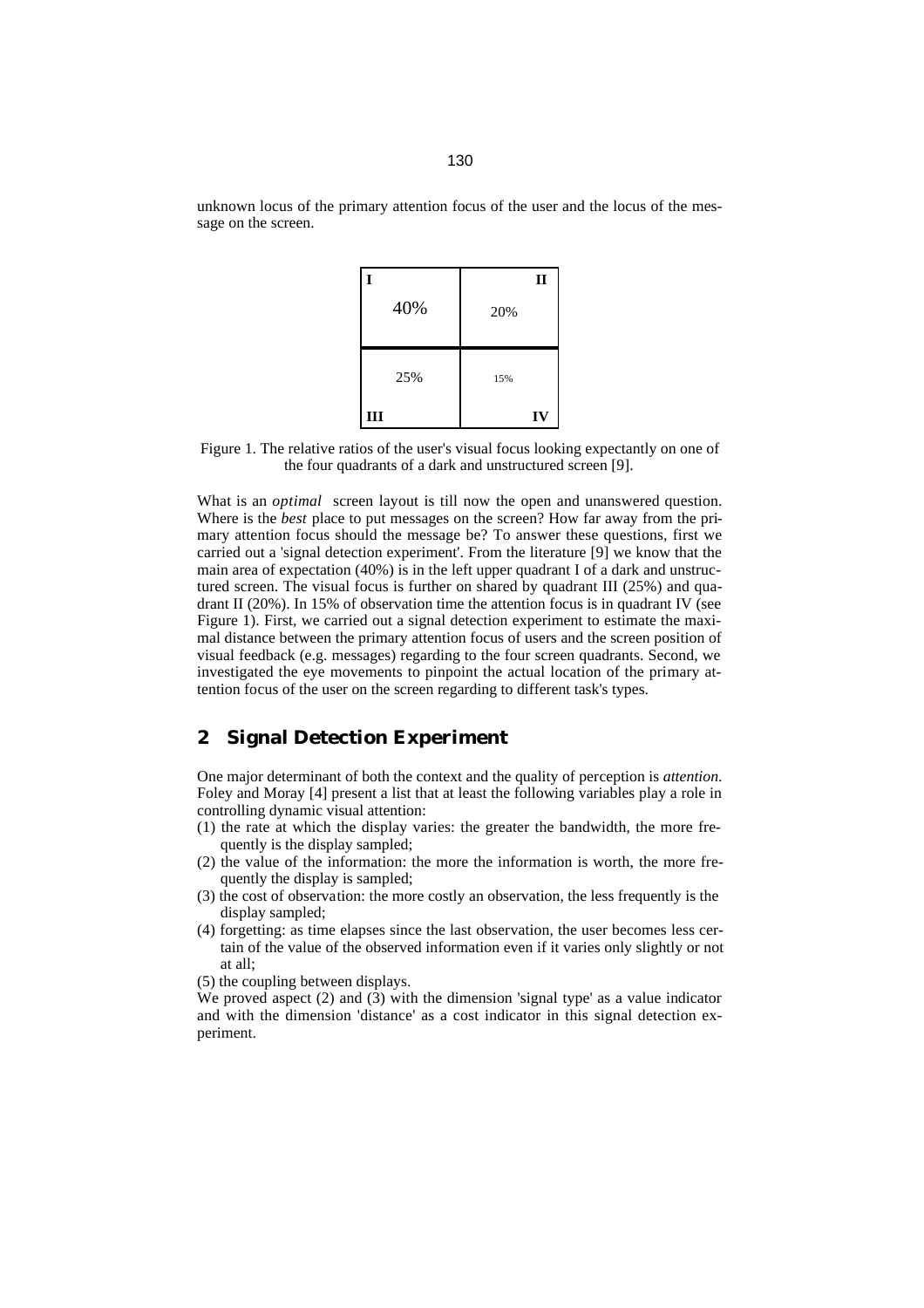### **2.1 Subjects**

Eleven women and 8 men took part in the experiment (mean age:  $33 \pm 14$  years). 12 subjects were students of computer science at the ETH.

### **2.2 Tasks**

Subjects were introduced to solve two tasks: the primary task was 'counting a small set of circles' (6 – 10 elements) presented in one of the four screen corners (visible: 1000 ms; area: 2.5" x 2.0"), and the secondary task was 'detecting an X' (see Figure 2).



Figure 2. An example screen with 8 circles in quadrant IV and an X signal in quadrant I in the 'large distance' condition.

To control the perception of the semantic of the signal we presented two different signs: an X and a square of the same size. One of the two signals appeared after 500 ms of circle presentation time and was visible for the duration of 500 ms along with the circles (see Figure 3). The subjects were requested to respond only to the X signal. The attention focus of the users was controlled by the primary task.



Figure 3. The time structure of the signal presentation.

### **2.3 Procedure**

We have a nested test design, because the factor A and C are only possible for the signal type 'X' and 'square':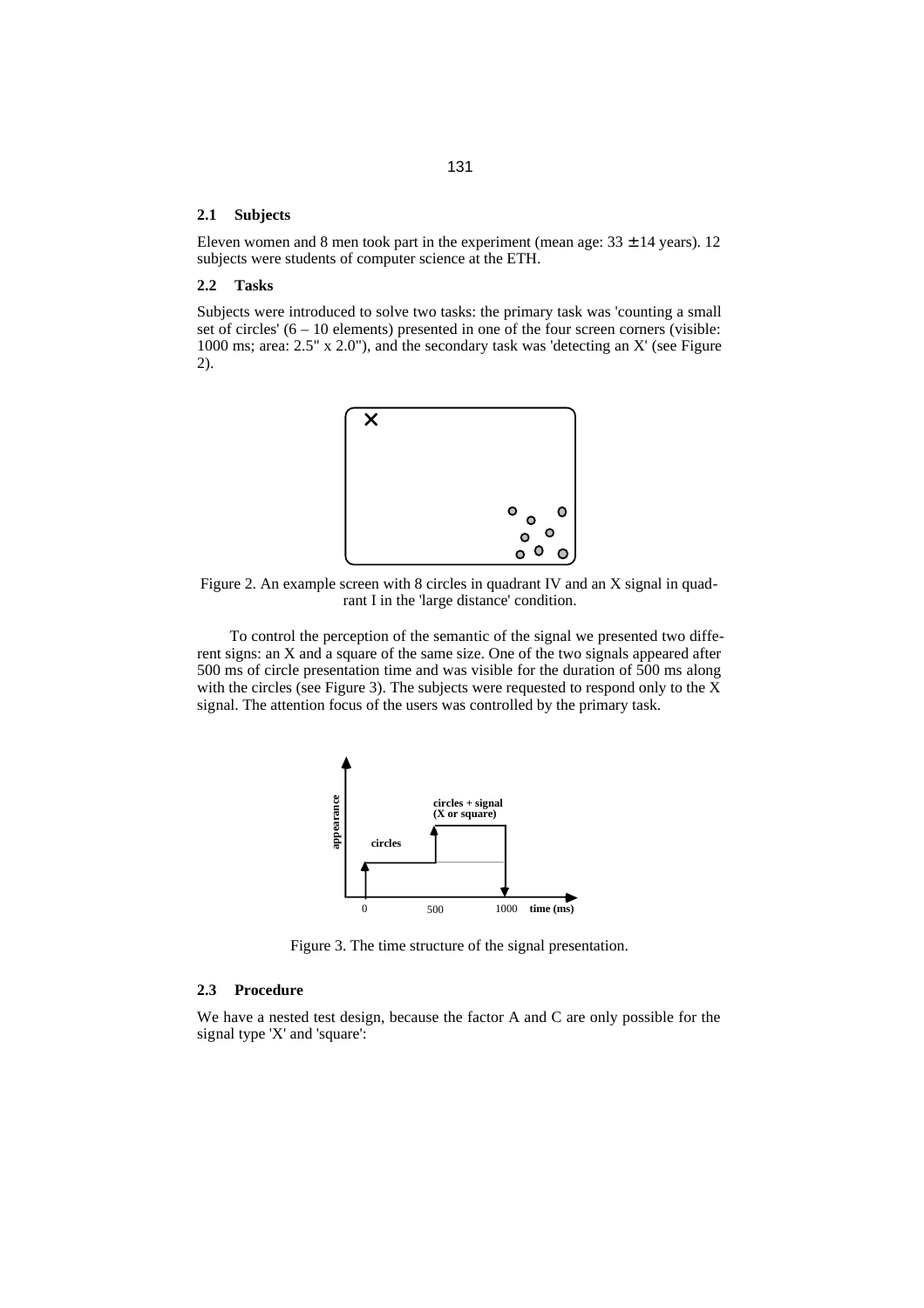- small  $0"$ -3", medium  $3"$ -6", large  $6"$ -9") the factor A was only varied for the signal type 'square sign' and 'X sign';
- Factor B 'signal type' (4 masks with 'no signal'; 16 masks with a 'square' sign [8 mm x 8 mm]; 16 masks with an 'X' sign  $[8 \text{ mm} \times 8 \text{ mm}]$ );
- Factor C 'screen quadrant' of circle output (top left [tl], top right [tr], bottom left [bl], bottom right [br]).

Each user saw 36 different masks (individual session). Overall we got 684 different data points  $(19*4 = 76; 19*(16+16) = 608; 76 + 608 = 684)$ .

### **2.4 Material**

We ran the experiment on an IBM compatible PC (Olivetti M386) with a colour screen (VGA, 14"). A special program was developed in MacMETHModula to present the signals on the screen. Each subject saw 16 masks with circles and an X sign, 16 masks with circles and a square sign, and 4 masks with circles only. We randomised the order of all masks and number of presented circles.

### **2.5 Measures**

Three dependent measures are used in this study: (1) 'signal deviation', (2) 'error ratio', (3) 'circle deviation'. The signal detection table (see Table 1) is the basis of measure  $(1)$  and  $(2)$ .

Table 1. The 'signal detection table' with the 'a', 'b', 'c' and 'd' as names of the four different cells.

|                                 |    | NO X SIGN<br>(nothing<br>or square) | X SIGN<br>PRESENTED |  |
|---------------------------------|----|-------------------------------------|---------------------|--|
| answer<br>of the<br>subject YES | NO | а                                   |                     |  |
|                                 |    | c                                   |                     |  |

The investigator protocolled the number of counted circles and the subjects' answer whether he or she had seen an X. The 'signal deviation' (XD) estimates the quality of the secondary task ('detection of an X'):

 $XD = #X_{detected} - #X_{presented}$  (1)

XD is zero for all cases in cell 'a' and 'd'. The 'error ratio' (ER) is based on the 'signal detection table' (see Table 1).

 $ER = (b + c) / (a + d)^* 100\%$  (2)

Cell 'b' contains the number of 'overlooked signals'; cell 'c' contains the 'false alarms' and/or 'misinterpretations' of the 'square sign'.

The 'circle deviation' (CD) rate is a measure of the accuracy of the primary task ('counting of circles'):

 $CD = |#CIRCLES_{counted} - #CIRCLES_{presented}| * 100% / #CIRCLES_{presented}$  (3)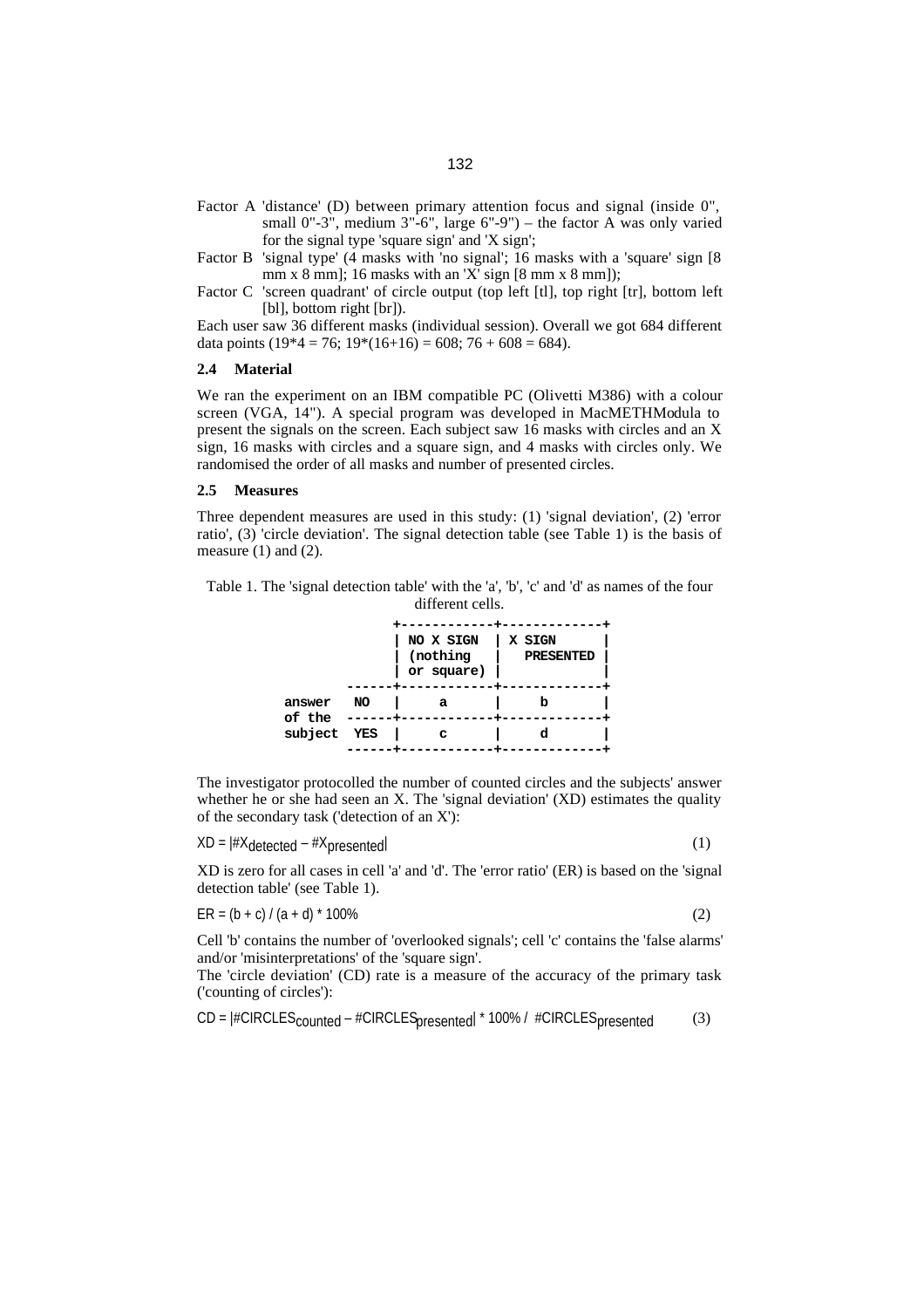CD is an independent measure of the absolute number of presented circles. With CD we can control the extent to which the users concentrate on the primary task solving process.

### **2.6 Results and Discussion**

To analyse the data with a full factorial analysis of variance we computed the analysis only for masks with an X or a square sign  $(N=608)$ . No detection errors ('false alarms') occurred at all in the signal type condition 'no signal'  $(N=76)$ . We decided to exclude these data from the analysis of variance of XD. So, the results of XD are based on a full factorial analysis of variances.

The factor A 'distance' of the dependent variable XD is significant  $(N=152,$  $XD_0 = 6\%; N=152, KD_3=11\%; N=152, KD_6=27\%; N=152, KD_9=43\%;$ p≤.001, see Table 2). It is interesting to note that the factor B 'signal type' is not significant (N=304, XD<sub>x</sub>= 23% 'overlooked'; and N=304, XD<sub>square</sub>=20% 'misinterpreted'; p≤ .343, see Table 2). This result indicates that users have on average the same problems to detect an X independent of the semantic of the signal type.

Table 2. Results of the full factorial analysis of variance of the dependent variable XD (all masks of signal type 'no signal' are excluded).

| Source                                                                             |                                        | $ df  \sum$ of $^2$                                                | means <sup>2</sup>   F test                                   |                                                           | $\mathbf{p}$                                         |
|------------------------------------------------------------------------------------|----------------------------------------|--------------------------------------------------------------------|---------------------------------------------------------------|-----------------------------------------------------------|------------------------------------------------------|
| A distance<br>B signal type<br>C quadrant<br>AхB<br>AxC<br>B x C<br>AxBxC<br>error | 3<br>1<br>3<br>٦<br>9<br>3<br>9<br>576 | 12.847<br>.133<br>.176<br>1.308<br>1.410<br>.926<br>.923<br>85.053 | 4.282<br>.133<br>.059<br>.436<br>.157<br>.309<br>.103<br>.148 | 29.001<br>.902<br>.397<br>2.952<br>1.061<br>2.090<br>.694 | .001<br>.343<br>.755<br>.032<br>.390<br>.100<br>.714 |

Table 3. Results of the full factorial analysis of variance of the dependent variable CD (all masks of signal type 'no signal' are excluded).

| Source        |     | $ df  \sum$ of $^2$ | ${\tt means^2}$ | F test | $\mathbf{p}$ |
|---------------|-----|---------------------|-----------------|--------|--------------|
| A distance    | 3   | 251.12              | 83.73           | 1.063  | .364         |
| B signal type | 1   | .75                 | .75             | .010   | .922         |
| C quadrant    | 3   | 611.02              | 203.67          | 2.585  | .052         |
| AxB           | 3   | 74.46               | 24.82           | .315   | .815         |
| AxC           | 9   | 898.18              | 99.80           | 1.267  | .252         |
| B x C         | 3   | 119.16              | 39.72           | .504   | .680         |
| AxBxC         | 9   | 267.31              | 29.70           | .377   | .946         |
| error         | 576 | 45387.              | 78.80           |        |              |
|               |     |                     |                 |        |              |

The factor C 'screen quadrant' of the dependent variable XD is not significant, too (N=152, XD<sub>tl</sub>=22%; N=152, XD<sub>tr</sub>= 19%; N=152, XD<sub>br</sub>= 24%; N=152,  $XD<sub>bl</sub>=21\%; p \le 755$ , see Table 2). The interaction term (A x B, see Table 2) is sig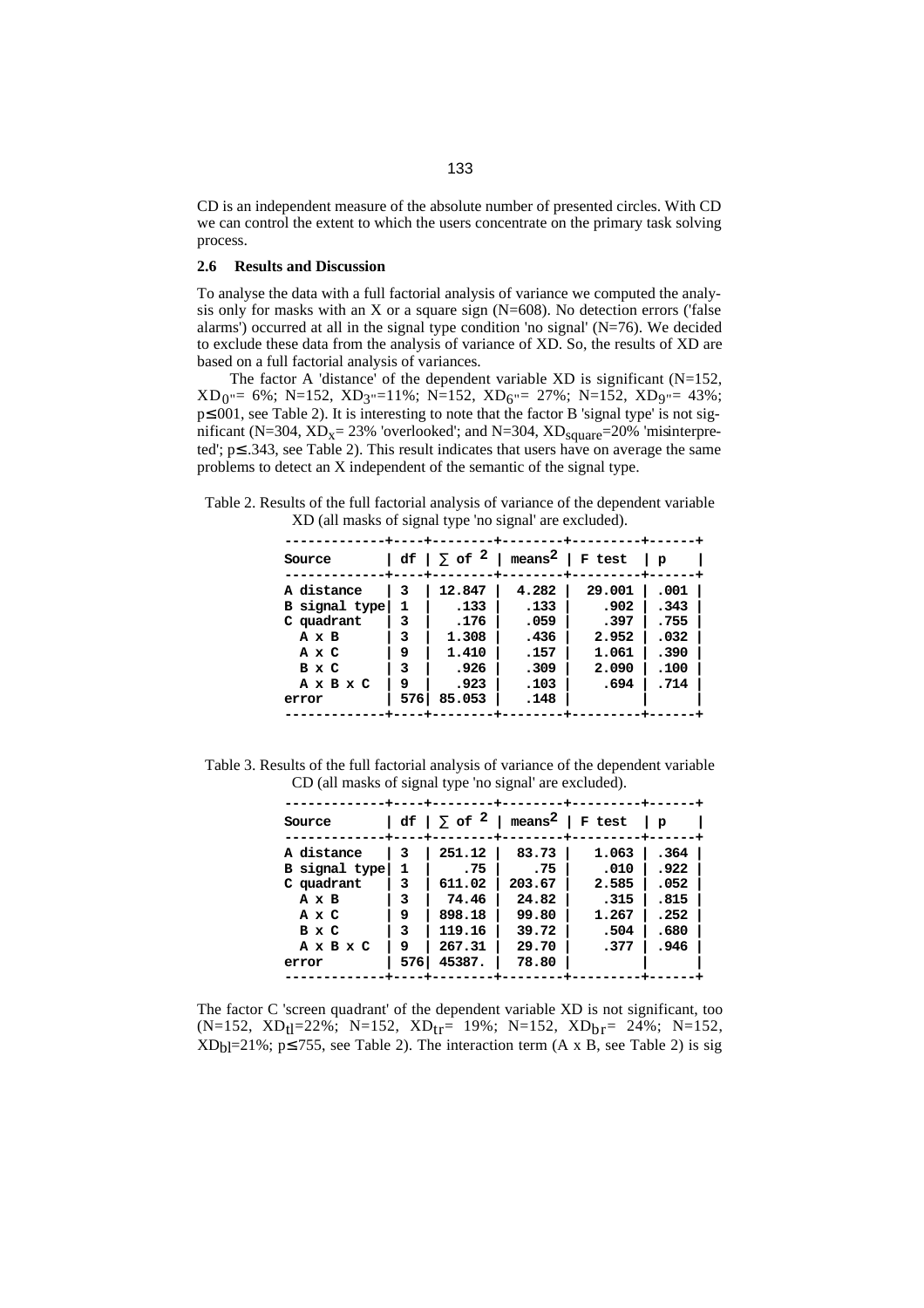nificant (N=76, XD<sub>0",X</sub>= 4%; N=76, XD<sub>0",square</sub>= 8%; N=76, XD<sub>3",X</sub>=13%; N=76, XD<sub>3",square</sub>= 8%; N=76, XD<sub>6",X</sub>=24%; N=76, XD<sub>6",square</sub>=30%; N=76, XD9", $X = 51\%$ ; N=76, XD9",square=34%; p≤.032, see Table 2). This result is primarily caused by the difference between the average  $XD_{9}$ ,  $_X=51\%$  and XD9",square=34% in the large distance (9") condition. The user's have significantly more problems to detect an X sign in the large distance condition than to misinterpret a square sign as an X.

The significant effect 'quadrant' of the variable CD (p≤.052, see Table 3) means that the primary task 'counting circles' is differently influenced by the secondary task 'detecting an X'. One can observe the greatest relative deviation between presented and counted circles (CD) in quadrant II and III (see Figure 4). In quadrant II the user must look 'left-down', in quadrant III he has to look 'right-up' to detect an X. Quadrant IV contains the lowest deviation of CD. It seems to be the easiest way for the user to look 'left-up' to detect a small signal (e.g. see Figure 2).

| $CD = 6.1\%$ | П<br>$CD = 6.8%$ |
|--------------|------------------|
| $CD = 6.9%$  | $CD = 4.4%$      |
| ш            | IV               |

Figure 4. The average of CD of each screen quadrant (see the significant effect 'quadrant' in Table 3).



Figure 5. The error ratio (ER) plotted against the distance (D).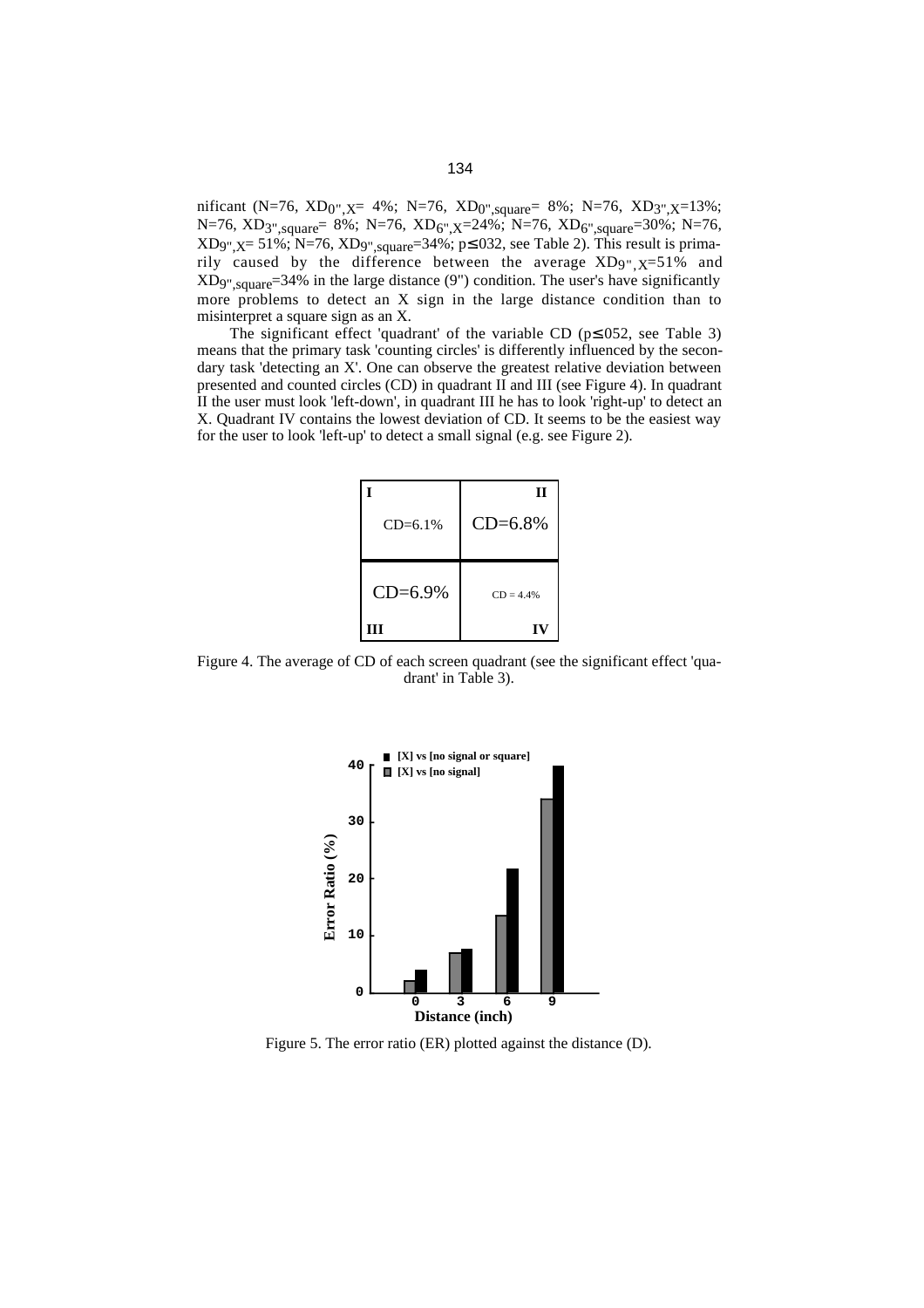Overlooking an X or misinterpreting a square as an X (see Figure 5) causes the maximal detected perception errors (ER). As we can see in Figure 5 and Table 4, the error rate increases rapidly with the distance. The number of overlooked X's (cell 'b') increases between distance 0" and 3" by a factor of 3. The number of misinterpreted squares and false alarms (cell 'c') increases between distance 3" and 6" by a factor of 4.

Table 4. Contents of the cells of the 'signal detection table' and the 'error ratio' (ER). Cell 'a' and 'c' contain all cases with 'no signal' or a 'square signal'.

|                                             |  |  |  | +-----+----+----+-----+-------                                     |  |
|---------------------------------------------|--|--|--|--------------------------------------------------------------------|--|
|                                             |  |  |  | $ a b c d $ ER $ $<br>.--+-----+----+----+-----+---- <b>+-----</b> |  |
| distance $0"   146   3   6   73   4.1  $    |  |  |  |                                                                    |  |
| distance $3"   146   10   6   66   7.5  $   |  |  |  |                                                                    |  |
| distance $6"   129   18   23   58   21.9  $ |  |  |  |                                                                    |  |
| distance $9"   126   39   26   37   39.8  $ |  |  |  |                                                                    |  |
| on average   319   70   61   234   23.7     |  |  |  | ----+-----+----+----+-----+-------                                 |  |
|                                             |  |  |  |                                                                    |  |





Figure 6. The 'receiver operating characteristics' (ROC) diagram regarding to Table 4. The ROC depends of the distance D.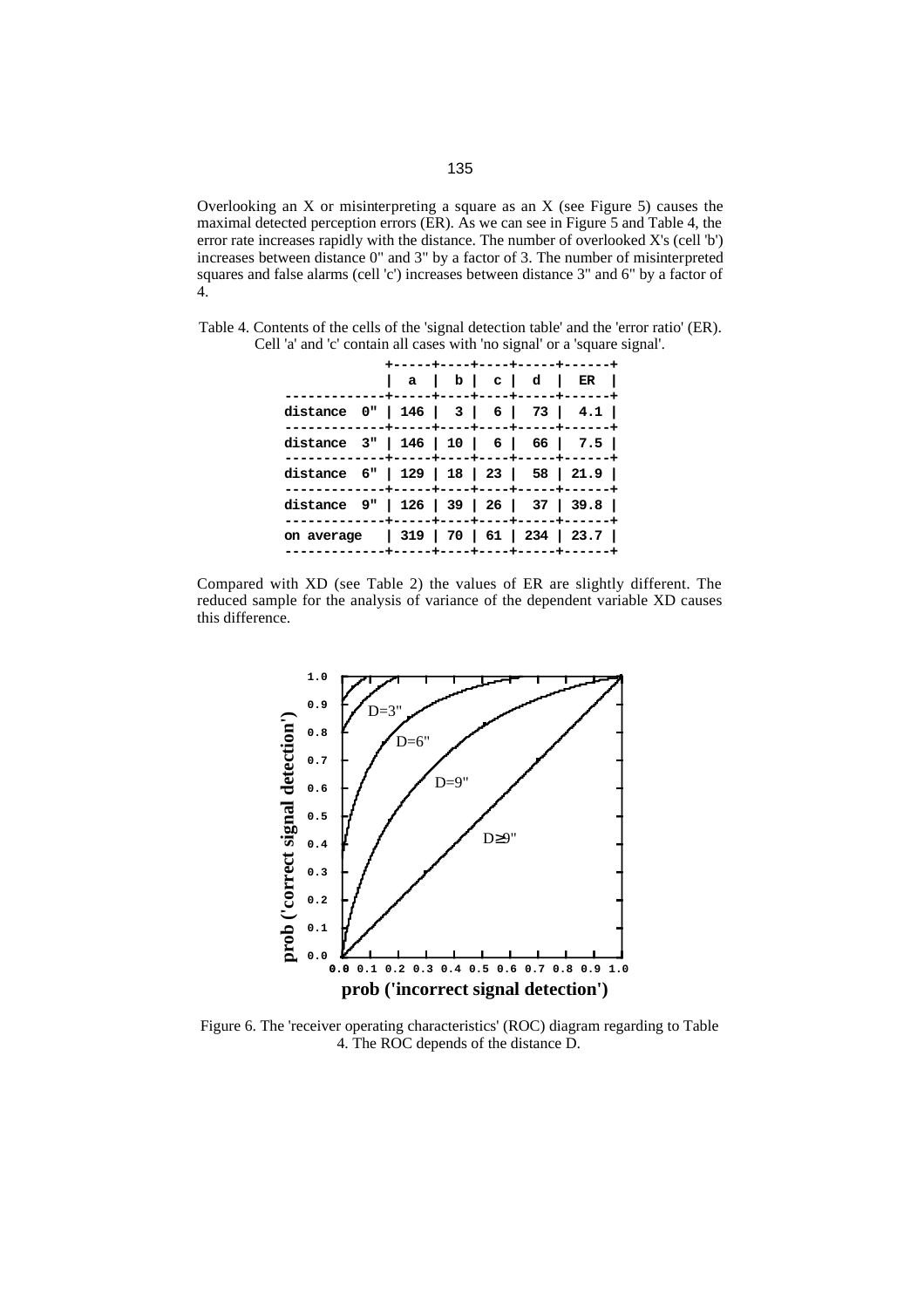The 'receiver operating characteristics' (ROC, see [3] and [7]) of the average user as a 'receiver' is based on the content of the 'signal detection table' (see Table 4). The probabilities prob('incorrect detection')= $c/(a+c)$  and prob('correct detection')=  $d/(b+d)$  are calculated for each distance condition. If the 'receiver' ignores the signal and guesses, then the point describing his behaviour will fall on the diagonal running ('chance line') from the origin to the upper right-hand corner. The quality of the detection task can be estimated with a ROC diagram (see Figure 6). If different signals are easily discriminated by the 'receiver', the ROC will leave the origin with a steep slope, and it will deviate considerably from the chance line. The closer the signal is to the attention focus of the user, the better is the discriminating power.

|                                       |  |  | +-----+----+----+-----+------+                             |  |
|---------------------------------------|--|--|------------------------------------------------------------|--|
|                                       |  |  | a   b   c   d   ER  <br>.---+-----+----+----+-----+------- |  |
| distance 0"   76   0   3   73   2.0   |  |  |                                                            |  |
| distance 3"   76   10   0   66   7.0  |  |  |                                                            |  |
| distance 6"   76   18   0   58   13.4 |  |  |                                                            |  |
| distance 9"   76   39   0   37   34.5 |  |  |                                                            |  |
| on average   76   70   0   234   22.6 |  |  | ---+-----+----+----+-----+-------                          |  |
|                                       |  |  |                                                            |  |

Table 5. Contents of the cells of the 'signal detection table' and the 'error rate' (ER). Cell 'a' and 'c' contain all cases with 'no signal'; only 'false alarms' were possible.

Most perceptual errors are false alarms (see Figure 5 and Table 5). If the signal appears 6" far away from the attention focus of the user, then the error ratio of 'false alarms' is 13.4% (see Table 5). The error ratio for 'false alarms' and 'misinterpretation' is 21.9% (see Table 4). The difference between these both error ratios is 8.5% and is caused by 'misinterpretations'. To reduce the perceptual uncertainty, the user moves his eyes ('focus of attention') to the screen place, where the appearance of the signal was assumed. What we now need, is a good indicator, which gives the interactive program the information, where the primary attention focus is actually on the screen. If we could find such an indicator, then we are able to present the actual message, feedback, etc. left above of the actual focus on the screen.

# **3 Eye Recording Experiment**

In this eye movement recording experiment we have proofed the hypothesis that eye movements correlate with mouse cursor movements. To do this we carried out an eye movement recording experiment. The main assumption is that the visual focus measured with eye movement recording is an indicator for the primary attention focus of the user [5] [6].

### **3.1 Subjects**

A total of six subjects  $(N=6)$  participated in this experiment: 2 women and 4 men with the average amount of  $2175$  hr's  $\pm 1742$  hr's of experience with mouse control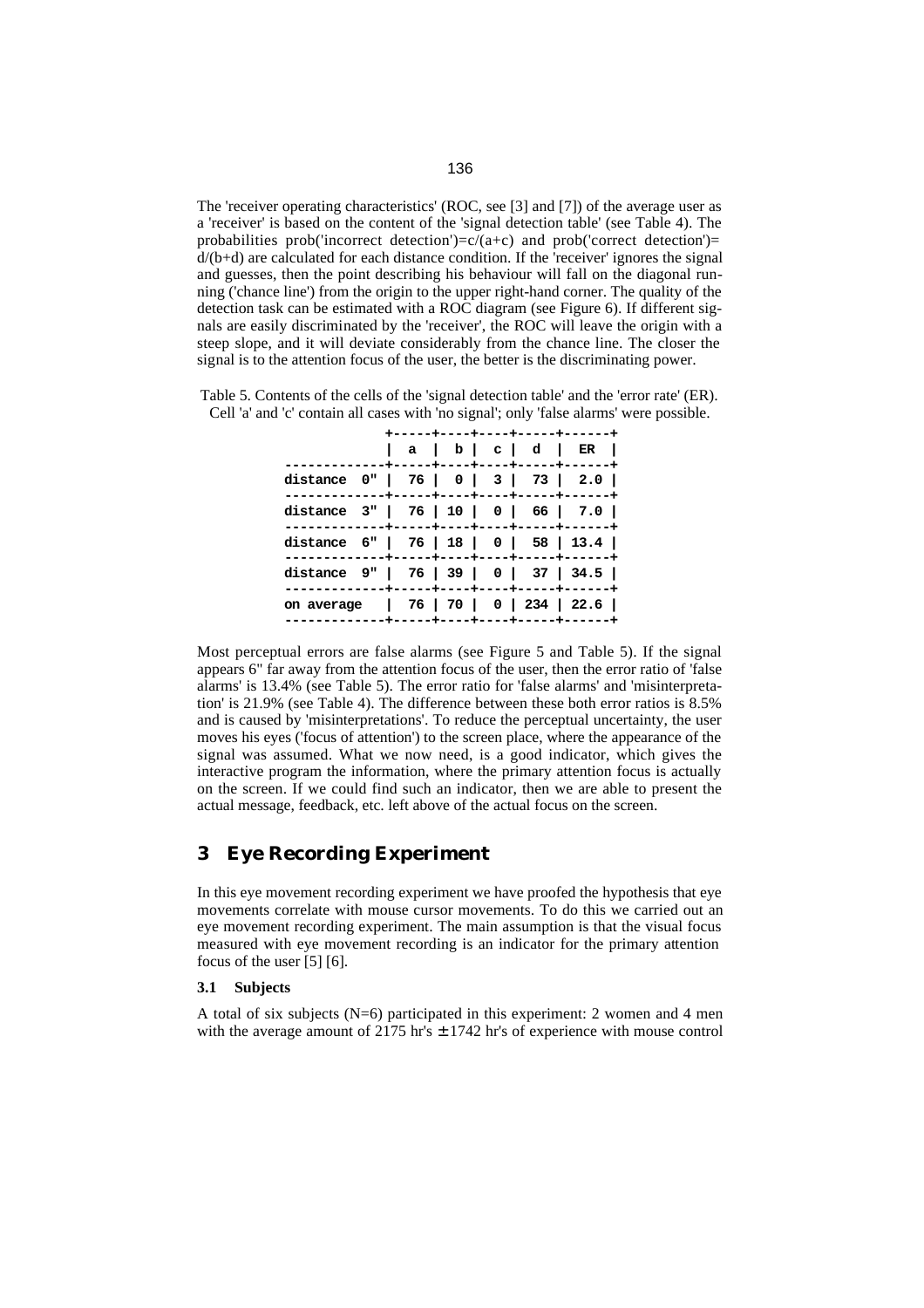operating a GUI. Five subjects were students of computer science at the ETH. One subject studied psychology.

### **3.2 Experimental Setting**

To overcome the low accuracy using the NAC Eye Mark Recorder IV we projected the PC output with an overhead display on a screen of size 1.1 m x 1.4 m (see Figure 6). The subject with the eye mark recorder sat 1.5 m away from the projection screen. Using this special setting we could reduce the size of the visual angle and by that we increase the solution accuracy of the NAC Eye Mark Recorder. The subject was looking at the projection screen during the whole task solving period; to avoid a decalibration of the NAC camera the subject was instructed not to look down to the mouse device.



Figure 7. The experimental setting.

### **3.3 Tasks**

Subjects were instructed to solve three tasks using the mouse:

- (1) computer game: Reversi  $(N=4)$  or Solitaire  $(N=2)$ ;
- (2) text processing (N=6): formatting a given piece of text with the text processing system Write (Windows 3.0); the subject had to read the text to get the right orientation, to select text and appropriate menu options, to press dialogue buttons and to scroll along the 70 lines of the text document;
- (3) hypertext navigation (N=6): the subject had to answer five questions by navigating and searching in the help system of the Microsoft Work program.

Analysing subjects' behaviour solving the three tasks we identified the following sub-tasks:

- (1) HYPER read in hypertext; 'long' click on words or other symbols  $(\geq 1 \text{ s})$ .
- (2) ICON click on icon on the desktop or on button in a dialogue box; click on window frame or ruler.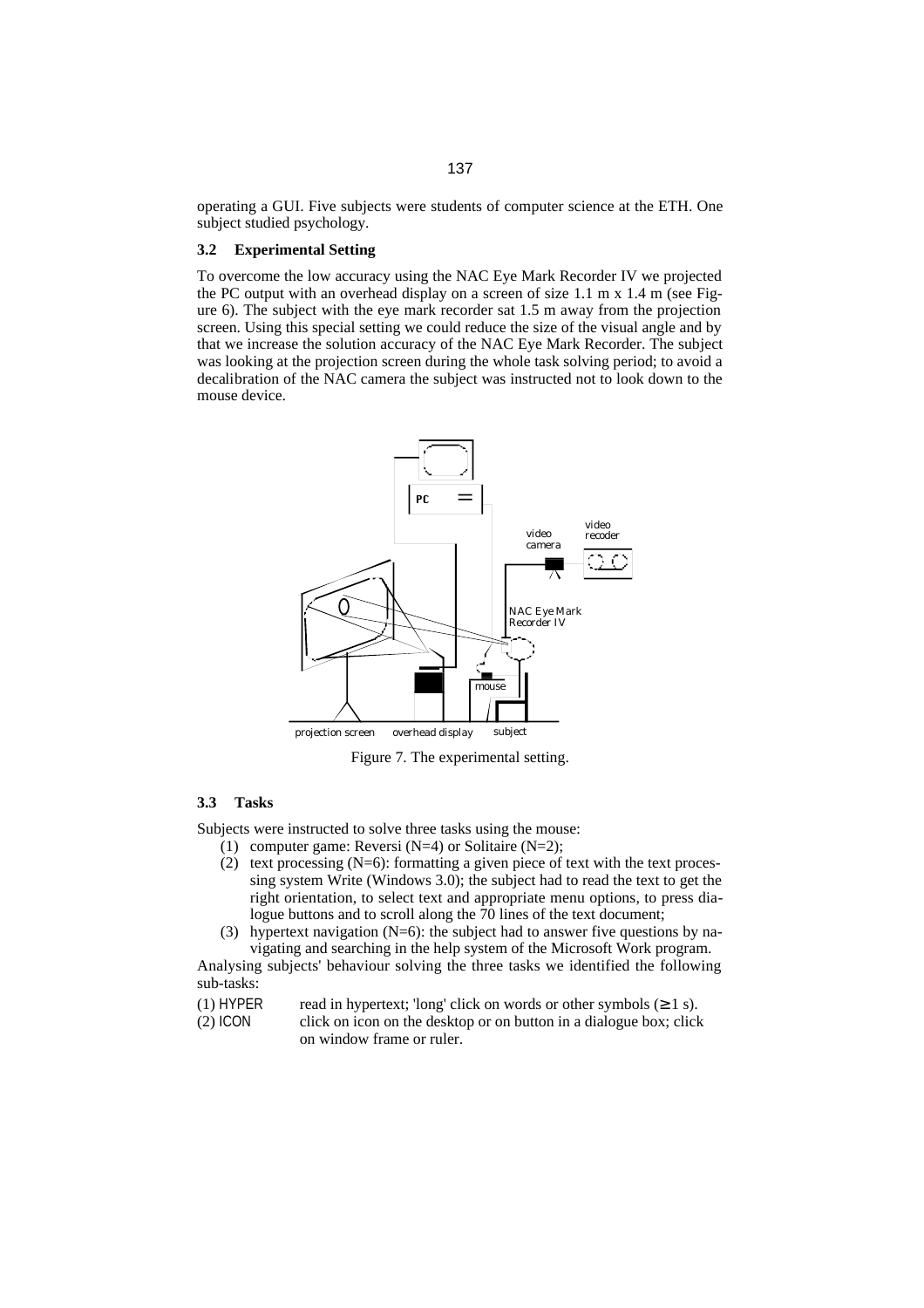- (3) MENU open a pull down menu, select a menu option and click.
- (4) POINT point to dialogue object; double click on icon; set a Reversi stone.
- (5) SCROLL scroll in a text window with button or slider.
- (6) SEARCH search and look around; all other not classified sub tasks.
- (7) SELECT select a piece of text.
- (8) SOLI play the game Solitaire.
- (9) TEXT normal text reading  $(≥ 1 s)$ .

### **3.4 Procedure**

A one-factorial test design was used. Factor A was the sub task type (HYPER, ICON, MENU, POINT, SCROLL, SEARCH, SELECT, SOLI, TEXT). All subjects had to solve the same three tasks in the same fix order (1. computer game, 2. text processing, 3. hypertext navigation). 135 min. overall task solving time was recorded. 75 min. of this material is appropriate for an evaluation, an average of 12.5 min. per subject.

#### **3.5 Material**

The experiment was run on an IBM compatible PC (Olivetti M386) with a colour screen (VGA, 14"). The standard Windows 3.0 environment was used with the delivered programs Write and Works.

#### **3.6 Measures**

To calculate the correlation of the eye movements with the mouse cursor movements the distance (d) between the visual focus and the mouse position on the screen must be measured. The NAC Eye Mark Recorder marks the visual focus as a hooklet on the video. We defined five circular regions with the following radius: 1R  $= 20$ ,  $2R = 40$ ,  $3R = 60$ ,  $4R = 80$ ,  $5R = 100$ ,  $6R = 120$ ,  $7R = 140$ ,  $8R \ge 160$  screen pixels. A radius of 1R is equivalent to 50 mm on the projection screen, or 9 mm on the VGA monitor. We counted with time increments of 1 s the frequencies of the mouse cursor in any of these regions (4521 data points over all subjects).

#### **3.7 Results and Discussion**

The evaluated time of each sub task and the percentage of the total evaluated recording time will be presented first. As we can see in Table 3, the sub tasks HYPER (28.2%), POINT (18.0%) and TEXT (17.5%) are the sub tasks with the largest portion of evaluated task solving time. The number of data points per sub task is equivalent to the number of seconds of the recorded part.

The content of each sub task requires more or less mouse control. Since the subjects could not use a keyboard for task solving, we can only distinguish between (1) mouse operations with visual control, (2) mouse operations without visual control, and (3) visual scanning behaviour without any mouse operations. The following sub tasks incorporate reading and looking around on the projection screen with minor mouse operations: HYPER, SEARCH, and TEXT. These three sub tasks characterise the task solving process during 48.2% of evaluated time. The other sub tasks contain intensive mouse operations: ICON, MENU, POINT, SCROLL, SOLI, and SELECT. These sub tasks are used during 51.8% of evaluated time.

For the sub tasks without mouse operations we found only a low interdependency between eye scanning behaviour and mouse movements: between 24.7% and 69.4% of the data points show the mouse cursor in the region  $d \leq 4R$  (see Table 4).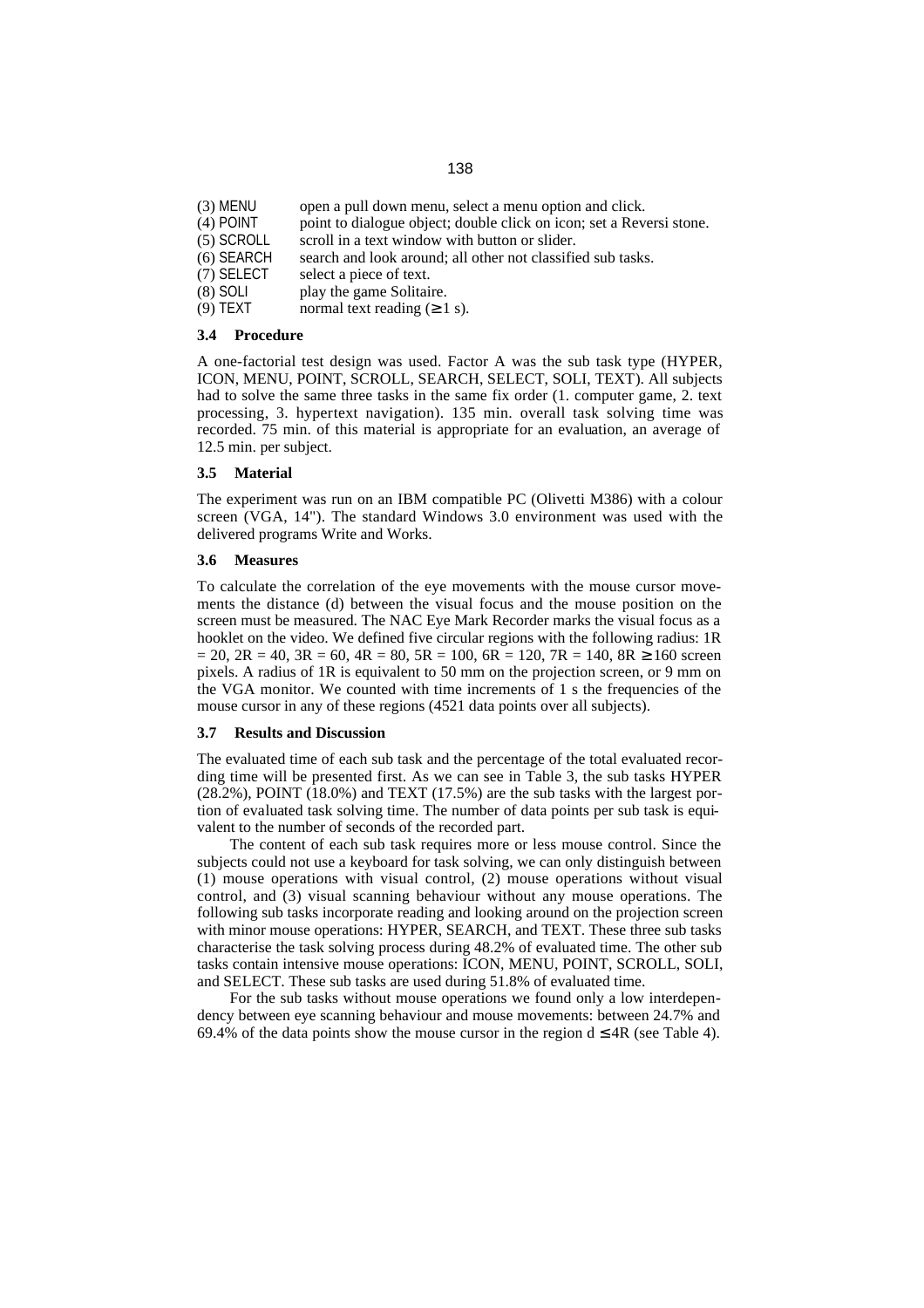On the other hand, for the sub tasks with mouse intensive operations we found a close correlation between the visual focus and the mouse position: 48.6% - 95.6% of the data points showed the mouse cursor in the region  $d \leq 4R$  (see Table 4).

| sub task      | eval. time<br>[min.: s] | percentage<br>[%] | number of<br>data points |
|---------------|-------------------------|-------------------|--------------------------|
| <b>HYPER</b>  | 21:13                   | 28.2              | 1273                     |
| <b>SEARCH</b> | 1:52                    | 2.5               | 112                      |
| TEXT          | 13:12                   | 17.5              | 792                      |
| ICON          | 2:22                    | 3.1               | 142                      |
| MENU          | 7:28                    | 9.9               | 448                      |
| <b>POINT</b>  | 13:30                   | 18.0              | 810                      |
| <b>SCROLL</b> | 5:13                    | 6.9               | 313                      |
| <b>SELECT</b> | 4:09                    | 5.5               | 249                      |
| SOLI          | 6:22                    | 8.4               | 382                      |
| total         | 75:21                   | 100.0             | 4521                     |

Table 3. Absolute and relative portions of the sub task's time of total time.

Table 4. The distance between visual focus and mouse cursor position.

|               | distance [R]    | % with      | % with      |
|---------------|-----------------|-------------|-------------|
| sub task      | (mean $\pm$ SD) | $d \leq 2R$ | $d \leq 4R$ |
| <b>HYPER</b>  | $4.7 \pm 4.3$   | 42.9        | 69.4        |
| <b>SFARCH</b> | $7.6 \pm 5.1$   | 21.4        | 37.5        |
| <b>TEXT</b>   | $8.5 \pm 4.5$   | 15.7        | 24.7        |
| <b>ICON</b>   | $2.3 \pm 2.4$   | 73.2        | 92.2        |
| MENU          | $2.1 \pm 1.4$   | 78.6        | 94.2        |
| <b>POINT</b>  | $3.0 \pm 2.0$   | 54.8        | 81.9        |
| <b>SCROLL</b> | $6.6 \pm 5.1$   | 41.6        | 48.6        |
| <b>SELECT</b> | $2.1 \pm 1.3$   | 76.3        | 95.6        |
| SOLI          | $3.8 \pm 3.1$   | 42.4        | 76.2        |
| total         | $4.7 \pm 4.3$   | 44.7        | 67.8        |

The sub task SCROLL seems to be an exception because only in 48.6% of the data points lay the mouse cursor nearby the visual focus. If we assume that users observe the content of the text window during 'scrolling' to control the success of the scrolling activity, then we can explain this low dependency; they do not primarily match the slider bar.

# **4 General Discussion and Conclusion**

We can conclude from the results of the 'signal detection experiment' that the position of visual feedback on the screen must be very closed to the primary attention focus of the user. A distance over 3" should be avoided. On large screens (>14") the designer must solve the problem of estimating the actual position of the user's attention focus to avoid many unnecessary eye movements.